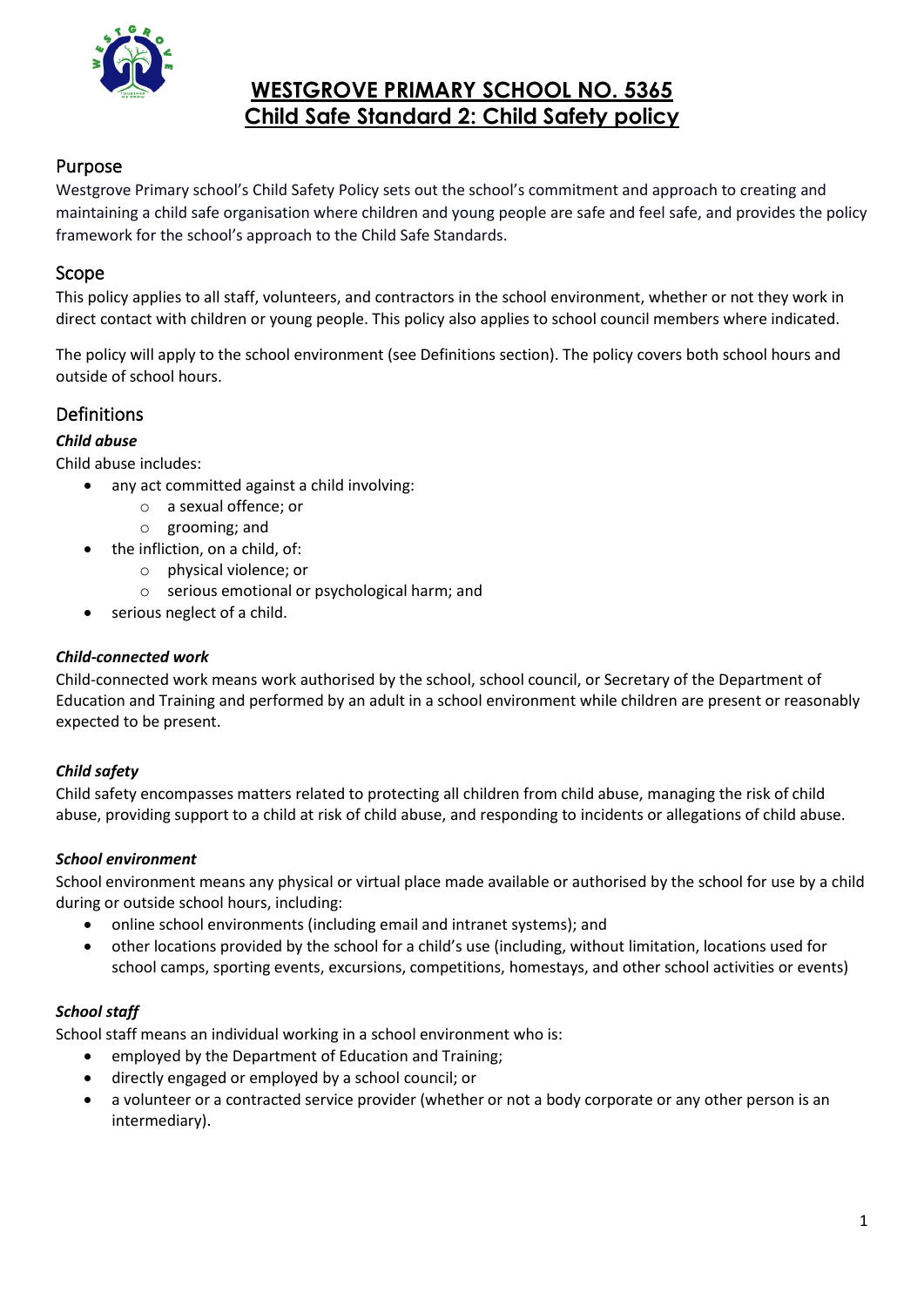# STATEMENT OF COMMITMENT TO CHILD SAFETY AND CHILD SAFETY PRINCIPLES

Westgrove Primary School is committed to the safety and wellbeing of all children and young people. This will be the primary focus of our care and decision-making.

"The school's approach to creating and maintaining a child safe school environment is guided by our school philosophy and values. At Westgrove Primary School our vision is '*to be a safe, inclusive and supportive community that empowers students with the tools to reach their individual potential'.* We know children can struggle to achieve their personal best if they are not safe from abuse.

At Westgrove Primary School our values guide the decisions and behaviours of all members of our school community, including in relation to child safety:

- Respect for ourselves and others Caring for, understanding, accepting and appreciating ourselves and others.
- Empathy the ability to understand what another person's emotions or feelings
- Honesty being able to speak the truth and act truthfully
- Perseverance the continued effort to do or achieve something despite difficulties
- Inclusivity including all members of the school community including those who might be otherwise be excluded or marginalised
- Collaboration working together to create or achieve something
- Resilience Bouncing back from difficulties and disappointments. Accepting challenges, trying hard and not giving up easily.

Westgrove Primary school has zero tolerance for child abuse.

We are committed to providing a child safe environment where children and young people are safe and feel safe, and their voices are heard about decisions that affect their lives. Our child safe policies, procedures, strategies and practices will be inclusive of the needs of all children, particularly Aboriginal and Torres Strait Islander children, children from culturally and linguistically diverse backgrounds, children with disabilities, students in out of home care and children who are vulnerable.

Every person involved in Westgrove Primary School has a responsibility to understand the important and specific role they play individually and collectively to ensure that the wellbeing and safety of all children and young people is at the forefront of all they do and every decision they make.

# Child safety principles

In its planning, decision-making and operations, Westgrove Primary School will:

- 1. Take a preventative, proactive and participatory approach to child safety;
- 2. Value and empower children to participate in decisions which affect their lives;
- 3. Foster a culture of openness that supports all persons to safely disclose risks of harm to children;
- 4. Respect diversity in cultures and child rearing practices while keeping child safety paramount;
- 5. Provide written guidance on appropriate conduct and behaviour towards children;
- 6. Engage only the most suitable people to work with children and have high quality staff and volunteer supervision and professional development;
- 7. Ensure children know who to talk with if they are worried or are feeling unsafe, and that they are comfortable and encouraged to raise such concerns;
- 8. Report suspected abuse, neglect or mistreatment promptly to the appropriate authorities;
- 9. Share information appropriately and lawfully with other organisations where the safety and wellbeing of children is at risk; and
- 10. Value the input of and communicate regularly with families and carers

# **POLICY**

# Strategies to embed a child safe culture

Westgrove Primary School's culture encourages staff, students, parents and the school community to raise, discuss and scrutinise child safety concerns. This makes it more difficult for abuse to occur and remain hidden.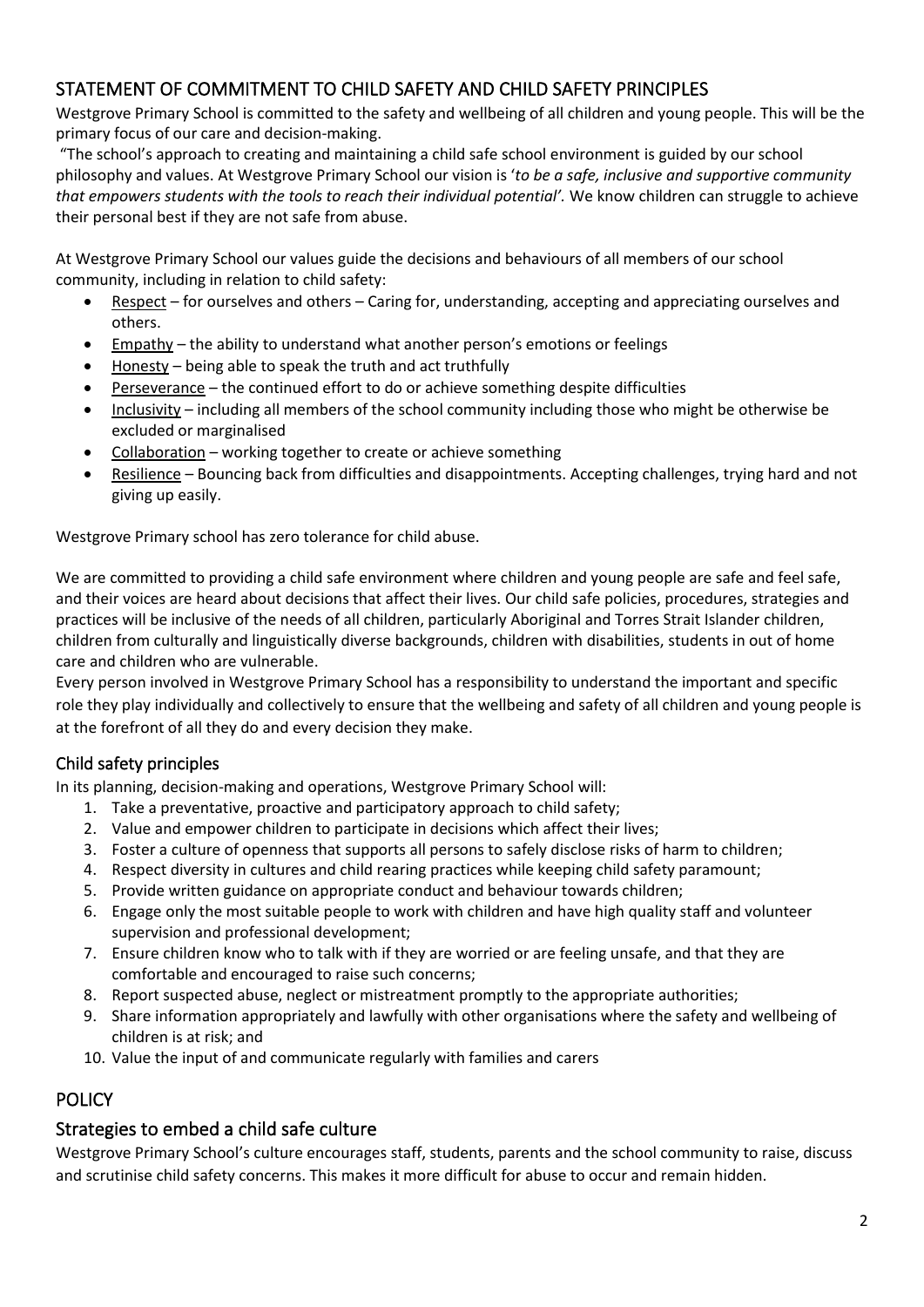All child safety documents, including this policy, the Child Safety Code of Conduct, the school's Child Safety Responding and Reporting Obligations (Including Mandatory Reporting) Policy and Procedures are readily available online and on the school website for all staff and students to read at any time.

Child safety is everyone's responsibility. **All school staff** are required to:

- Act in accordance with the school's Child Safety Code of Conduct, which clearly sets out the difference between appropriate and inappropriate behaviour
- Act in accordance with the Child Safety Responding and Reporting Obligations (Including Mandatory Reporting) Policy and Procedures at all times, including following th[e Four Critical Actions for Schools](https://www.education.vic.gov.au/Documents/about/programs/health/protect/FourCriticalActions_ChildAbuse.pdf) where necessary
- Undertake annual guidance and training on child safety
- Act in accordance with their legal obligations, including:
	- o Failure to disclose offence (applies to all adults)
	- o Duty of care (applies to all school staff)
	- o Mandatory reporting obligations (applies to all mandatory reporters, including teachers, principals, registered psychologists, and registered doctors and nurses)
	- $\circ$  Failure to protect offence (applies to a person in a position of authority within the school)
	- o Reportable conduct obligations (applies to all school staff in reporting conduct to the principal, and applies to the principal in reporting to Employee Conduct Branch)
	- o Organisational duty of care (applies to the school as an organisation)
	- o For more information on these obligations, see [Identifying and Responding to All Forms of Abuse in](https://www.education.vic.gov.au/Documents/about/programs/health/protect/ChildSafeStandard5_SchoolsGuide.pdf)  [Victorian Schools.](https://www.education.vic.gov.au/Documents/about/programs/health/protect/ChildSafeStandard5_SchoolsGuide.pdf)

As part of Westgrove Primary School's child safe culture, **school leadership** (including the principal and assistant principals) will:

- Consider the diversity of all children, including (but not limited to) the needs of Aboriginal and Torres Strait Islander children, children from culturally and linguistically diverse backgrounds, children with disabilities, and children who are vulnerable, when implementing the Child Safe Standards
- Ensure that child safety is a regular agenda item at school leadership meetings and staff meetings
- Encourage and enable staff professional learning and training to build deeper understandings of child safety and prevention of abuse
- Ensure that no one is prohibited or discouraged from reporting an allegation of child abuse to a person external to the school or from making records of any allegation.

As part of Westgrove Primary School's child safe culture, **school mandatory reporting staff** are required to:

- Complete the Protecting Children [Mandatory reporting and other obligations](http://elearn.com.au/det/protectingchildren/) online module every year
- Read the school's Child Safety Code of Conduct on induction, and maintain familiarity with that document
- Read the school's Child Safety Responding and Reporting Obligations (Including Mandatory Reporting) Policy and Procedures on induction, and maintain familiarity with that document
- Read the school's Child Safety Policy (this document) on induction, and maintain familiarity with that document.

As part of Westgrove Primary School's child safe culture, in performing the functions and powers given to them under the *Education and Training Reform Act 2006*, **school councils and school council members** will:

- Ensure that child safety is a regular agenda item at school council meetings
- Consider the diversity of all children, including (but not limited to) the needs of Aboriginal and Torres Strait Islander children, children from culturally and linguistically diverse backgrounds, children with disabilities, and children who are vulnerable, when making decisions regarding the Child Safe Standards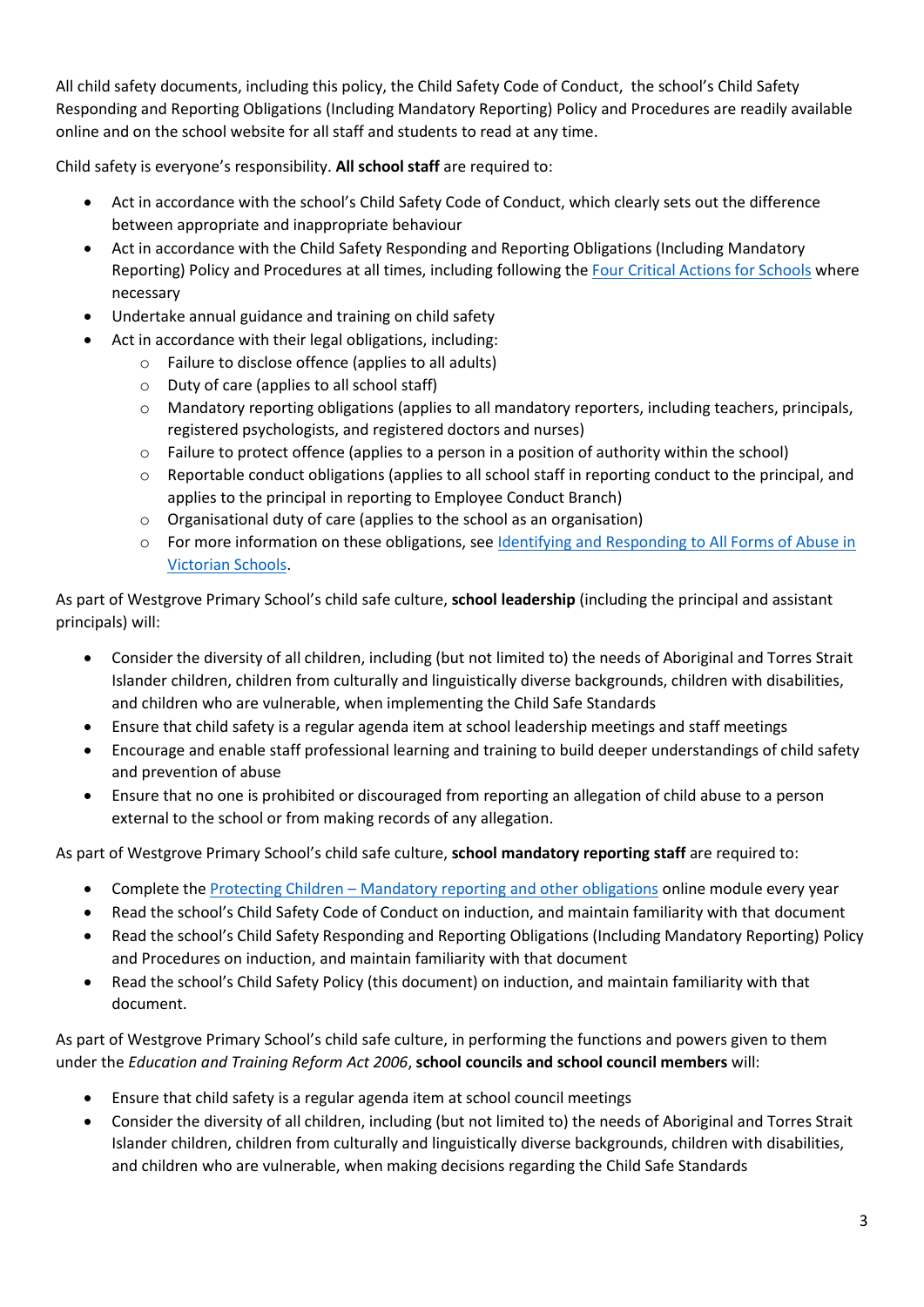- Undertake annual guidance and training on child safety, such as th[e Child Safe Standards School Council](https://www.education.vic.gov.au/Documents/about/programs/health/protect/school-council-training.pptx)  Training [PowerPoint.](https://www.education.vic.gov.au/Documents/about/programs/health/protect/school-council-training.pptx)
- Approve the Child Safety Code of Conduct to the extent that it applies to school council employees and members, and if updated, note the new document in its school council meeting minutes
- When hiring employees, ensure that selection, supervision and management practices are child safe (unless delegated to the principal).

School leadership will maintain records of the above processes.

### Roles and responsibilities

School leaders will ensure that each person understands their role, responsibilities and behaviour expected in protecting children and young people from abuse and neglect. Staff will comply with the school's Child Safety Code of Conduct, which sets out clearly the difference between appropriate and inappropriate behaviour.

Specific child safety responsibilities:

- The Assistant Principal is responsible for reviewing and updating the Child Safety Policy every 3 years.
- The Assistant Principal is responsible for monitoring the school's compliance with the Child Safety Policy. The school community should approach an assistant principal if they have any concerns about the school's compliance with the Child Safety Policy.
- The Assistant Principal is responsible for informing the school community about this policy, and making it publicly available.
- Other specific roles and responsibilities are named in Westgrove Primary School's other child safety policies and procedures, including the Child Safety Code of Conduct, Child Safety Responding and Reporting Obligations (Including Mandatory Reporting) Policy and Procedures and risk assessment register.

#### Recruitment

Westgrove Primary School follows the Department's Recruitment in Schools guide to ensure child safe recruitment practices, available on the [Department'](https://www.education.vic.gov.au/hrweb/careers/Pages/recruitinsch.aspx)s website.

All prospective volunteers are required to comply with our school's Volunteers Policy, including in relation to assessing the suitability of prospective volunteers and obtaining checks required under this policy. All prospective volunteers are required to maintain a valid Working with Children check.

# Training and supervision

Training and education is important to ensure that everyone in the school understands that child safety is everyone's responsibility.

Our school culture aims for all staff and volunteers (in addition to parents/carers and children) to feel confident and comfortable in coming forward with any allegations or suspicions of child abuse or child safety concerns. We train our staff and volunteers to identify, assess, and minimise risks of child abuse and to detect potential signs of child abuse. This training occurs annually or more often as required.

We also support our staff and volunteers through ongoing supervision to develop their skills to protect children from abuse, to promote the cultural safety of Aboriginal and Torres Strait Islander children and children from linguistically and/or diverse backgrounds, and the safety of children with a disability and vulnerable children.

New employees and volunteers will be inducted into the school, including by being referred to the Child Safety Policy (this document), the Child Safety Code of Conduct, and the Child Safety Responding and Reporting Obligations (Including Mandatory Reporting) Policy and Procedures on the school website . They will also be supervised regularly to ensure they understand our school's commitment to child safety, and that their behaviour towards children is safe and appropriate. All employees of our school will be monitored and assessed via regular performance review to ensure their continuing suitability for child-connected work. Any inappropriate behaviour will be reported by school staff to the Principal or Assistant Principal and will be managed in accordance with Westgrove Primary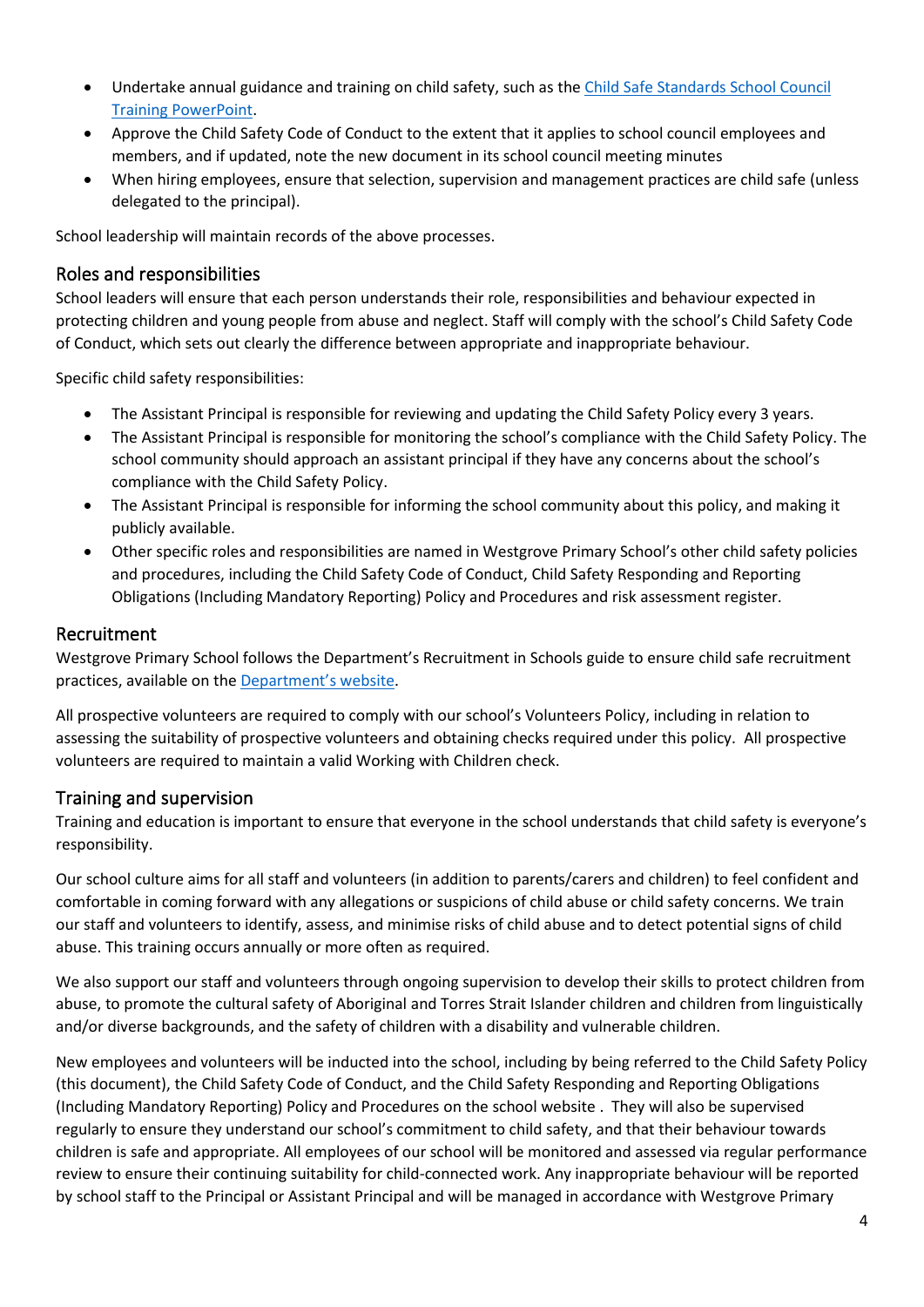School's Child Safety Responding and Reporting Obligations (Including Mandatory Reporting) Policy and Procedures where required.

# Reporting a child safety concern or complaint

The school has clear expectations for all staff and volunteers in making a report about a child or young person who may be in need of protection. All staff (including school council employees) must follow the school's Child Safety Responding and Reporting Obligations (Including Mandatory Reporting) Policy and Procedures, including following the [Four Critical Actions for Schools](https://www.education.vic.gov.au/Documents/about/programs/health/protect/FourCriticalActions_ChildAbuse.pdf) if there is an incident, disclosure or suspicion of child abuse. Immediate actions should include reporting their concerns to DHHS Child Protection, Victoria Police and/or another appropriate agency and notifying the principal or a member of the school leadership team of their concerns and the reasons for those concerns.

Westgrove Primary School will never prohibit or discourage school staff from reporting an allegation of child abuse. The school will always take action to respond to a complaint in accordance with the school's Child Protection - (including Mandatory Reporting) Policy. In accordance with Action 4 of the Four Critical Actions for Schools, Westgrove Primary School will provide ongoing support for students affected by child abuse.

Child Safety Responding and Reporting Obligations (Including Mandatory Reporting) Policy and Procedures can be found on the website.

# Risk reduction and management

Westgrove Primary School believes the wellbeing of children and young people is paramount, and is vigilant in ensuring proper risk management processes, found in the school's risk assessment register. The school recognises there are potential risks to children and young people and will take a risk management approach by undertaking preventative measures.

We will identify and mitigate the risks of child abuse in school environments by taking into account the nature of each school environment, the activities expected to be conducted in that environment and the characteristics and needs of all children expected to be present in that environment.

Westgrove Primary School monitors and evaluates the effectiveness of the actions it takes to reduce or remove risks to child safety, more information can be found in the school's risk assessment register.

# Listening to, communicating with and empowering children

Westgrove Primary School has developed a safe, inclusive and supportive environment that involves and communicates with children, young people and their parents/carers. We encourage child and parent/carer involvement and engagement that informs safe school operations and builds the capability of children and parents/carers to understand their rights and their responsibilities. Our school is committed to supporting and encouraging students to use their voice to raise and share their concerns with a trusted adult at any time of need. Students can access information on how to report abuse from their teacher or the office with an Instructional Leader or Principal Class Office.

When the school is gathering information in relation to a complaint about alleged misconduct with or abuse of a child, the school will listen to the complainant's account and take them seriously, check understanding and keep the child (and/or their parents/carers, as appropriate) informed about progress.

The school will promote the Child Safe Standards in ways that are readily accessible, easy to understand, and userfriendly to children, including:

- All of our child safety policies and procedures will be available for the students and parents at Westgrove Primary School to read on the school website
- PROTECT Child Safety posters will be displayed across the school
- Our school promotes the Child Safety Standards by having age-appropriate discussion of child safety with students, students making and displaying their own child safety posters, child safety policies and procedures are written in child-friendly language, the Four Critical Actions are actively taught to mandatory reporters